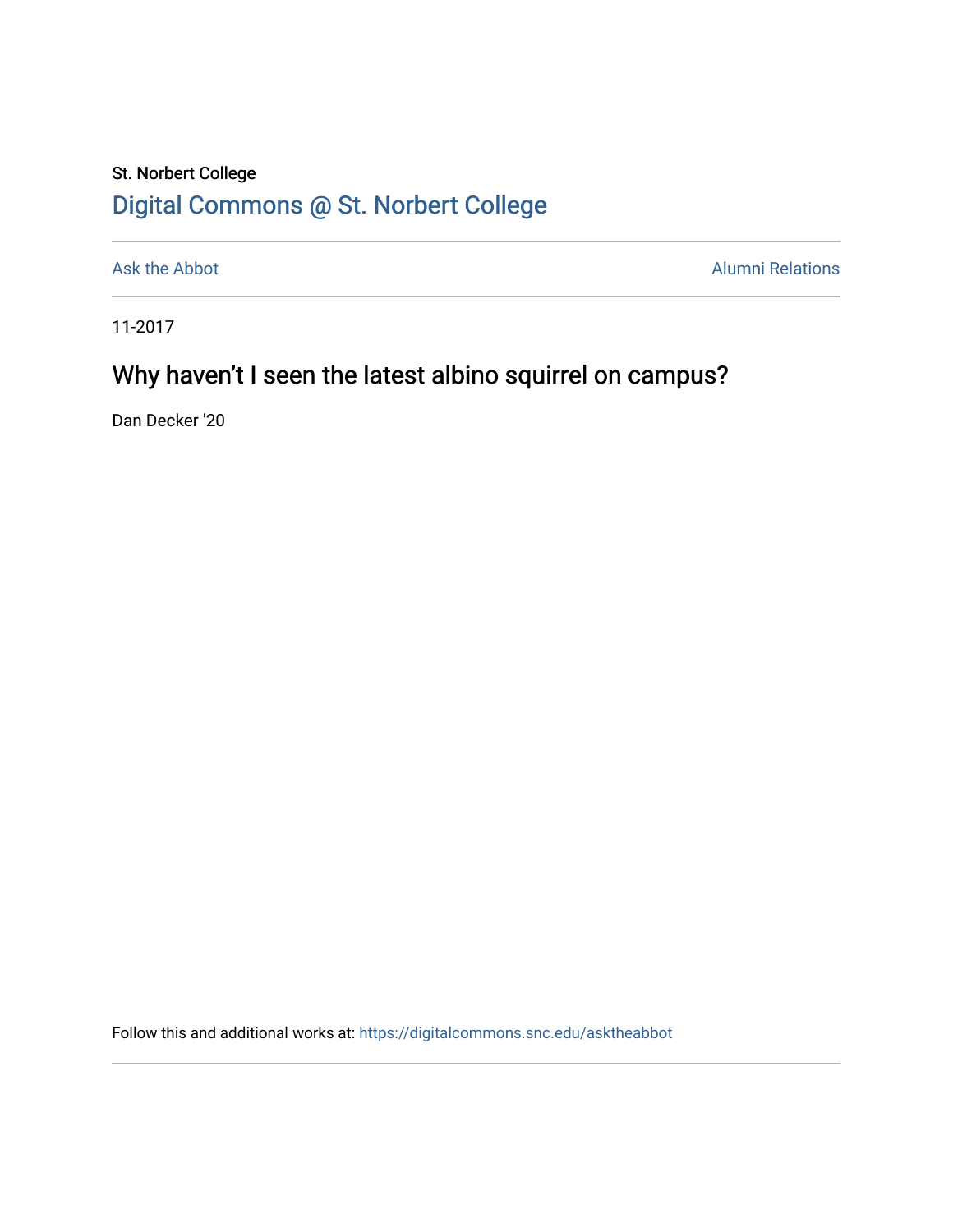

[Academics](https://www.snc.edu/academics) [Admission](https://www.snc.edu/admission) [Campus Life](https://www.snc.edu/campuslife) [Living Norbertine](https://www.snc.edu/livingnorbertine) [Athletics](https://www.snc.edu/athletics) [About](https://www.snc.edu/about)

Q

Giving

to SNC

 $\geq$  [Alumni](https://www.snc.edu/alumni/)  $\geq$  [Ask the Abbot](https://www.snc.edu/alumni/abbot/)  $\geq$  November 2017 A

### [Alumni](https://www.snc.edu/alumni/index.html)

[Events & Reunions](https://www.snc.edu/alumni/event/index.html) [Behind the Arch](https://www.snc.edu/alumni/event/behindthearch/) [Benefits and Services](https://www.snc.edu/alumni/benefits.html) [Get Involved](https://www.snc.edu/alumni/getinvolved.html) [Give to SNC](http://giving.snc.edu/) [Alumni Awards](https://www.snc.edu/alumni/awards/index.html) [Knight Lights](https://www.snc.edu/alumni/knightlights/index.html) [Alumni-Owned](https://www.snc.edu/alumni/directory/index.html) [Businesses Network](https://www.snc.edu/alumni/directory/index.html) [Alumni Board](https://www.snc.edu/alumni/alumniboard.html) [Student Alumni](https://www.snc.edu/alumni/saa.html) [Ambassadors](https://www.snc.edu/alumni/saa.html)

[Staff](https://www.snc.edu/alumni/contactus.html)

# November 2017 Question:

Dear Abbot Pennings,

Why haven't I seen the latest albino squirrel on campus?

Dan Decker '20

#### Answer:

Dearest Dan,

I, too, have been wondering about the same thing! That is, may I assume that this squirrel you reference is a descendant of our furry friend of legend, and not its namesake, the White Squirrel coffee drink prepared at Ed's Cafe across the way from me at the Mulva Library? (Ahh… the aroma of brewed coffee!)

To the question at hand, then. I can confirm that I've heard of sightings of the latest albino squirrel, and these sightings have been concentrated upon the southern side of campus. In due course, I'm certain your own opportunity for an, ahem, "visual" will arise. Take a regular stroll around the Mulva Family Fitness & Sports Center, Victor McCormick Hall, Michels Hall or Gries Hall. In due course, I'm certain your patience will be rewarded.

My dear Dan, your question encourages me to make mention of the numerous other creatures that frequent the college grounds. Redtail hawks are known to nest in the tall pine tree to the west of Main Hall. One can often see them, or even an occasional bald eagle, perched upon the cupola of this



### Ask The Abbot

As the founder of St. Norbert College, and having a prime seat in the center of campus throughout the years, I, Abbot Bernard Pennings, hold the answers to many of your burning questions about the college. [Submit Your Question](https://www.snc.edu/alumni/abbot/index.html)